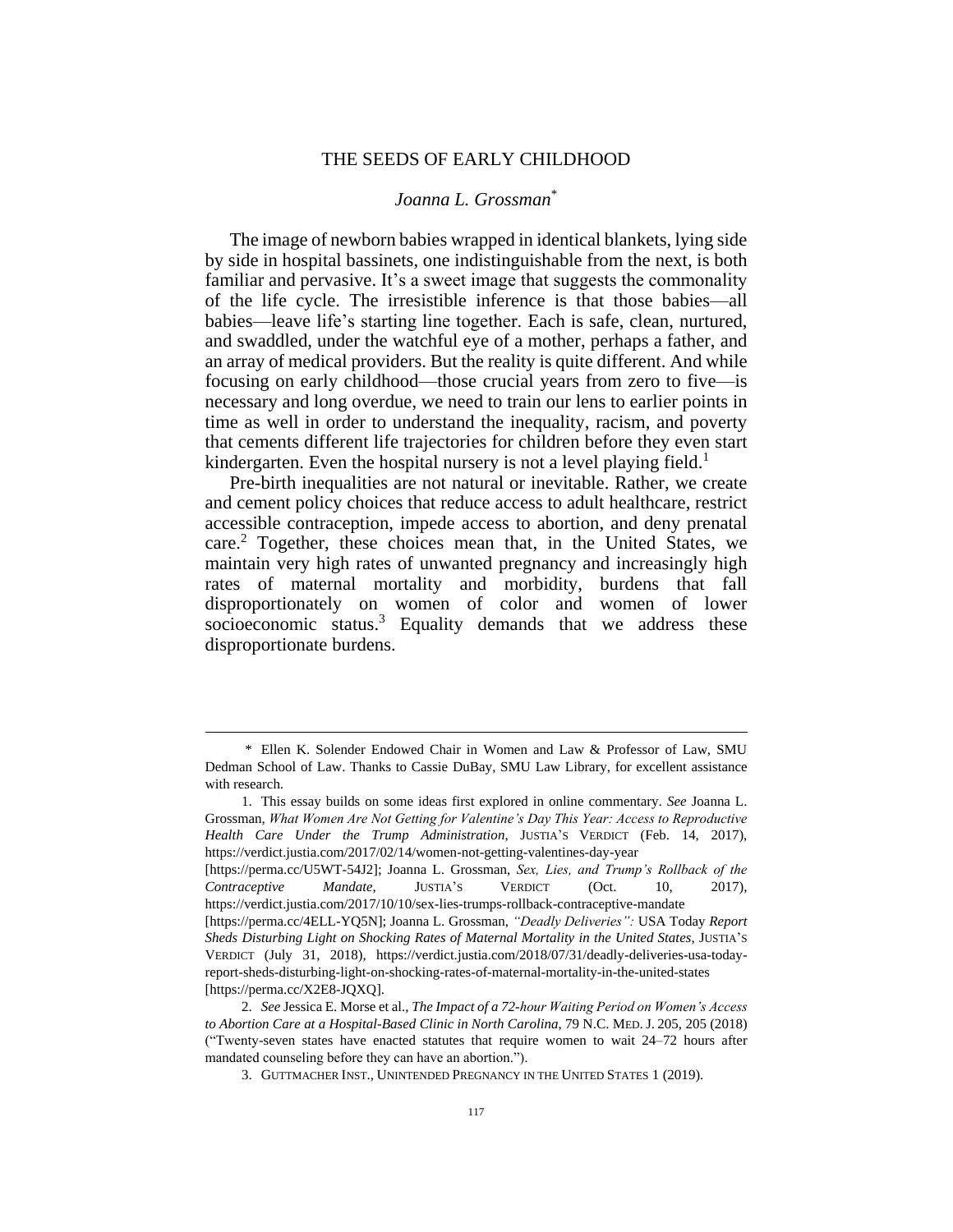# I. CONTRACEPTION, FUNDING, AND THE BATTLE FOR ACCESS

After decades of watching the expansion of access to contraception, we have entered an era of increasing restriction due to ideological battles over reproductive rights and increased power granted to individuals and corporations to interfere with the reproductive healthcare of others ostensibly because of religious beliefs.

The birth control pill was first approved for use in 1960, and the number of women relying on it for contraception greatly increased with the passage in 1970 of Title X, a law that led to the creation of federally supported family planning clinics.<sup>4</sup> That greatly increased access to contraception for poor women.<sup>5</sup> The Supreme Court's 1965 decision in *Griswold v. Connecticut*, 6 in which it ruled unconstitutional a state law criminalizing the sale of contraceptives even to married couples, removed remaining formal obstacles to contraceptive access.<sup>7</sup> After 1970, the battles over contraception revolved largely around funding and the issue of "contraceptive equity." <sup>8</sup> One of the flashpoints in this battle has been over coverage by employer-based health insurance plans. It was once relatively uncommon for plans to cover prescription contraceptives (which are used only by women), but that number increased dramatically between 2000 and 2010 due primarily to state mandated-benefit laws that restricted the ability of insurers to sell plans without such coverage.<sup>9</sup> But even as coverage became widespread, the plans imposed costs through co-payments or deductibles that made contraception unaffordable for many women.<sup>10</sup>

After the Affordable Care Act took effect, the Department of Health and Human Services issued regulations that require employer-based health plans to cover prescription contraceptives at no cost to the

<sup>4.</sup> Public Health Service Act of 1970, Pub. L. No. 91-572, § 6, 84 Stat. 1504, 1506 (1970).

<sup>5.</sup> *See id.*

<sup>6.</sup> 381 U.S. 479 (1965).

<sup>7.</sup> *Id.* at 485. The Court applied the same principle to invalidate a law banning the sale of contraceptives to single people a few years later, bringing to an end an era of restricted access to contraception. *See* Eisenstadt v. Baird, 405 U.S. 438, 453–55 (1972).

<sup>8.</sup> *See generally* Sarina Schrager et al., *Contraception in Wisconsin: A Review*, 109 WIS. MED.J. 326 (2010) (defining the concept of "contraceptive equality" and explaining its effects on insurance coverage).

<sup>9.</sup> *See* KAISER FAMILY FOUND., STATE REQUIREMENTS FOR INSURANCE COVERAGE OF CONTRACEPTIVES (2018), https://www.kff.org/other/state-indicator/state-requirements-forinsurance-coverage-of-

contraceptives/?currentTimeframe=0&sortModel=%7B%22colId%22:%22Location%22,%22so rt%22:%22asc%22%7D [https://perma.cc/QR6T-YRG9].

<sup>10.</sup> *See* GUTTMACHER INST., INSURANCE COVERAGE OF CONTRACEPTIVES (2019), https://www.guttmacher.org/state-policy/explore/insurance-coverage-contraceptives

<sup>[</sup>https://perma.cc/AQ7D-LBSH]; GUTTMACHER INST., CONTRACEPTIVE USE IN THE UNITED STATES (2018), https://www.guttmacher.org/fact-sheet/contraceptive-use-united-states [https://perma.cc/4NB6-HQ5U].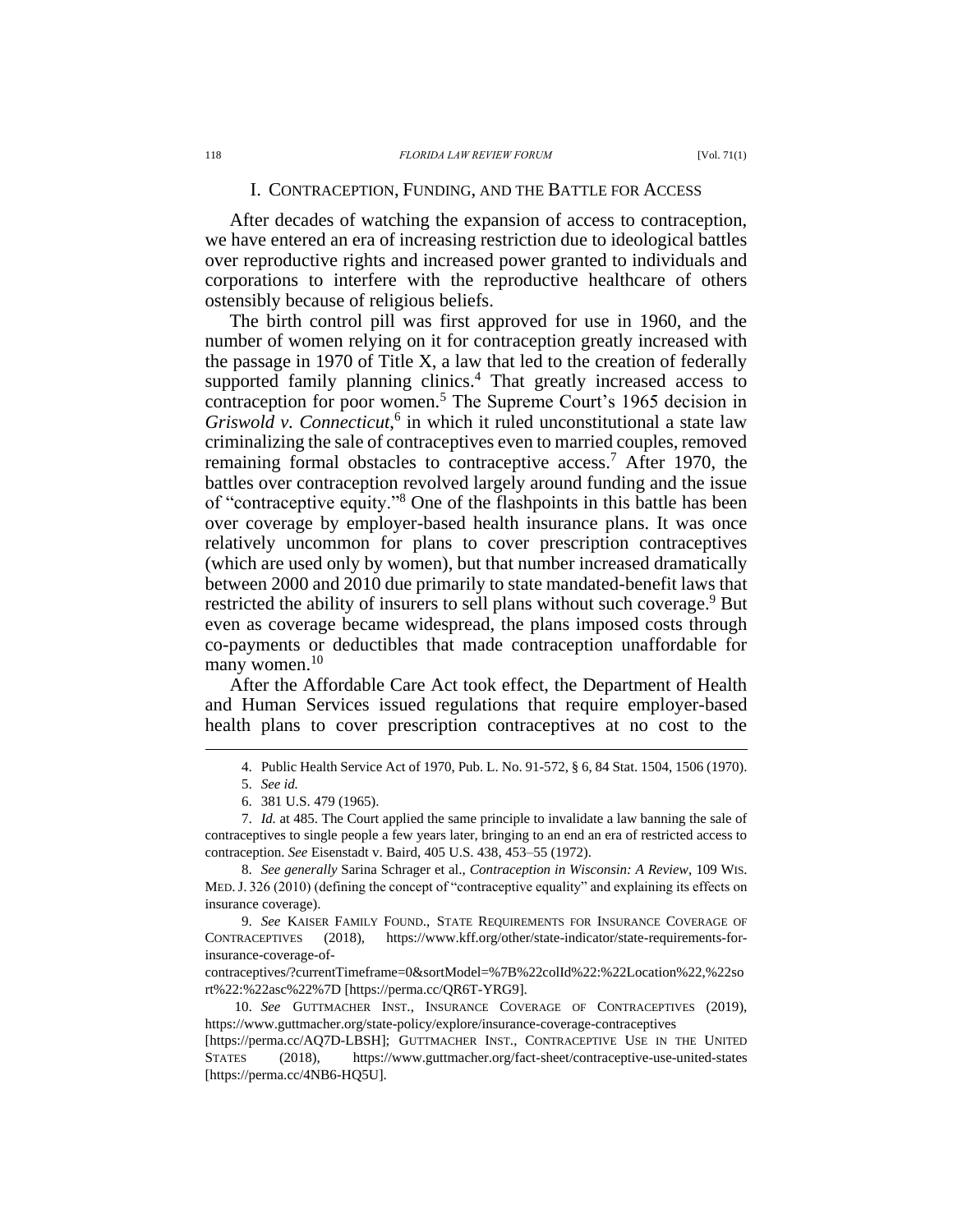patient.<sup>11</sup> This 2011 mandate was based on a comprehensive study of health care needs and access in the United States, which was conducted by the non-partisan, congressionally chartered group, the Institute of Medicine  $(IOM).<sup>12</sup> IOM$  focused on health outcomes and access, ultimately concluding that contraception is an essential health benefit and that the largest barrier to access is cost.<sup>13</sup> Based on these findings, the federal agency in charge of implementation put forward Women's Preventive Services Guidelines, which require "coverage without cost sharing" for all FDA-approved contraceptive methods, sterilization procedures, and patient education and counseling. <sup>14</sup> These guidelines reflect the consensus of the medical profession—that women's (good) health depends on access to contraception.<sup>15</sup> The impact of this so-called contraceptive mandate has been enormous. The proportion of women paying for prescription oral contraceptives dropped from twenty percent to less than four percent.<sup>16</sup> In total, more than fifty-five million women can obtain birth control at no cost.<sup>17</sup> The impact of this access is undeniable. There is an obvious and proven connection between greater access to contraception and fewer unintended pregnancies, fewer abortions, and fewer maternal deaths.<sup>18</sup> But the benefits of access are even broader. The ability to control the timing and number of pregnancies is central to a woman's ability to develop her career and obtain economic security.<sup>19</sup>

<sup>11.</sup> 42 U.S.C. § 300gg-13(a)(4) (2012).

<sup>12.</sup> Group Health Plans and Health Insurance Issuers Relating to Coverage of Preventive Services Under the Patient Protection and Affordable Care Act, 77 Fed. Reg. 8725, 8726 (Feb. 15, 2012).

<sup>13.</sup> GUTTMACHER INST., INSTITUTE OF MEDICINE DESIGNATES CONTRACEPTION & RELATED SERVICES AS WOMEN'S PREVENTIVE HEALTH CARE (2011), https://www.guttmacher.org/article/2011/07/institute-medicine-designates-contraception-andrelated-services-womens-preventive [https://perma.cc/MVU7-FZQK].

<sup>14.</sup> See HEALTH RES. & SERVS. ADMIN., U.S. DEP'T OF HEALTH & HUMAN SERVS., WOMEN'S PREVENTIVE SERVICES GUIDELINES (2016), https://www.hrsa.gov/womens-guidelines-2016/index.html [https://perma.cc/39DU-ETBS] (adding to, but also maintaining, the same recommendations made in 2011).

<sup>15.</sup> *See, e.g.*, John Cleland et al., *Contraception and Health*, 380 LANCET 149, 153 (2012).

<sup>16.</sup> Haley Stolp & Jared Fox, *Increasing Receipt of Women's Preventive Services*, 24 J. WOMEN'S HEALTH 875, 875 (2015).

<sup>17.</sup> NAT'L WOMEN'S LAW CTR., THE AFFORDABLE CARE ACT'S BIRTH CONTROL BENEFIT: TOO IMPORTANT TO LOSE 1 (2017).

<sup>18.</sup> *See, e.g.*, Frank A. Sonnenberg et al., *Costs and Net Health Effects of Contraceptive Methods*, 69 CONTRACEPTION 447, 456–57 (2004).

<sup>19.</sup> On the connection between contraceptive access and women's economic empowerment, see, for example, Joanna L. Grossman, Griswold v. Connecticut: *The Start of the Revolution*, JUSTIA'S VERDICT (June 8, 2015), https://verdict.justia.com/2015/06/08/griswold-vconnecticut-the-start-of-the-revolution [https://perma.cc/ZVZ4-6EMZ].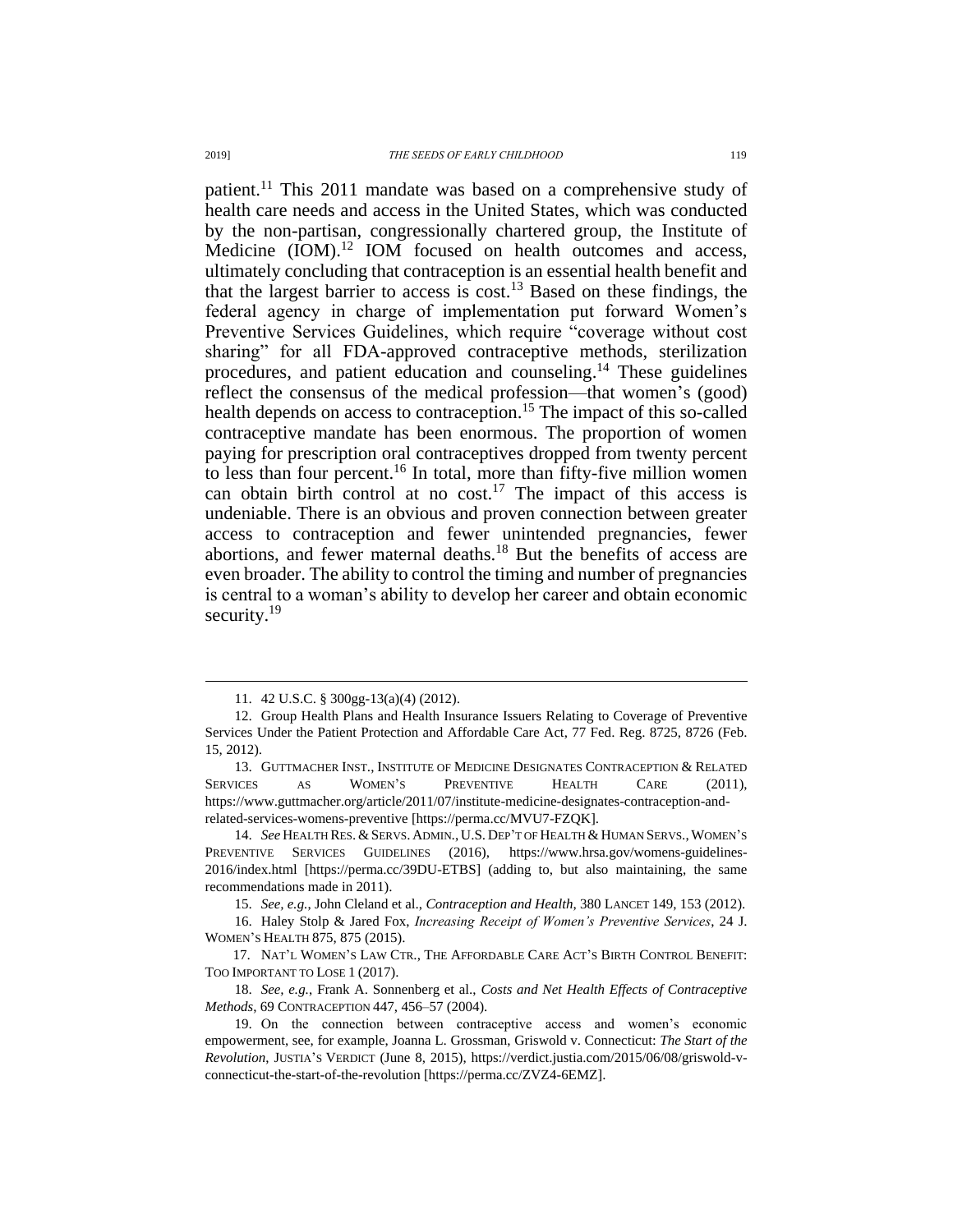#### 120 *FLORIDA LAW REVIEW FORUM* [Vol. 71(1)

Abortion, though consistently supported by a majority of Americans, has always nonetheless been controversial.<sup>20</sup> Use of birth control, on the other hand, has always been all-but-universally supported, at least until recently.<sup>21</sup> Federal funding of family planning for poor women was also a consensus position. Before 2010 or so, it was virtually impossible to find people who would say openly that the government should be permitted to block access to birth control or inhibit access. This was not surprising, given the popularity of contraception. Of women who have ever had sex, ninety-nine percent have used contraception other than natural family planning (including ninety-eight percent of Catholic women, despite the Church's official denunciation in response to the development of the birth control pill in  $1968$ <sup>22</sup> Robert Bork, older readers might recall, expressed religious and moral opposition to the Supreme Court's ruling in *Griswold*—and that position sounded the death knell for his confirmation to the Supreme Court in  $1987<sup>23</sup>$  But such views have re-emerged and found traction with a small but vocal segment of the Republican Party. Religious and moral opposition to contraception is a view now freely expressed, even if not widely popular.<sup>24</sup>

One successful attack from this perspective has been on the scope of the religious exemption to the contraception mandate. The original regulations mandating contraceptive coverage included a narrow religious exemption.<sup>25</sup> But the exemption was in effect expanded by the

23. *See* MARK GITENSTEIN, MATTERS OF PRINCIPLE: AN INSIDER'S ACCOUNT OF AMERICA'S REJECTION OF ROBERT BORK'S NOMINATION TO THE SUPREME COURT 211–13 (1992); Robert H. Bork, *Neutral Principles and Some First Amendment Problems*, 47 IND. L.J. 1, 7–12 (1971).

24. *See generally* Elizabeth W. Patton et al., *How Does Religious Affiliation Affect Women's Attitudes Toward Reproductive Health Policy? Implications for the Affordable Care Act*, 91 CONTRACEPTION 513 (2015) (concluding that, although the majority of religious people support contraception, there exists an identifiable minority that opposes contraceptive measures).

25. U.S. DEP'T OF HEALTH & HUMAN SERVS., FACT SHEET: FINAL RULES ON RELIGIOUS AND MORAL EXEMPTIONS AND ACCOMMODATION FOR COVERAGE OF CERTAIN PREVENTIVE SERVICES UNDER THE AFFORDABLE CARE ACT (2018), https://www.hhs.gov/about/news/2018/11/07/factsheet-final-rules-on-religious-and-moral-exemptions-and-accommodation-for-coverage-of-

<sup>20.</sup> A recent Gallup poll, which found that sixty-four percent of respondents want the ruling in *Roe v. Wade* to stand, is typical of current polling. Megan Brenan, *Nearly Two-Thirds of Americans Want* Roe v. Wade *to Stand*, GALLUP (July 12, 2018), https://news.gallup.com/poll/237071/nearly-two-thirds-americans-roe-wade-stand.aspx [https://perma.cc/6Q3S-ZC87].

<sup>21.</sup> *See* Charles F. Westoff et al., *The Structure of Attitudes Toward Abortion*, 47 MILBANK MEMORIAL FUND Q. 11, 26 (1969) (finding, as early as 1965, the overwhelming proportion of women to be in favor of contraception).

<sup>22.</sup> RACHEL K. JONES & JOERG DREWEKE, GUTTMACHER INST., COUNTERING CONVENTIONAL WISDOM: NEW EVIDENCE ON RELIGION AND CONTRACEPTIVE USE 4 (2011); *see also* Lisa McClain, *How the Catholic Church Came to Oppose Birth Control*, HUFFINGTON POST (July 16, 2018, 6:03 PM), https://www.huffingtonpost.com/entry/how-the-catholic-church-cameto-oppose-birth-control\_us\_5b4cd603e4b02538dbcaf463 [https://perma.cc/H953-6Z34] (analyzing the ever-changing view of the Catholic church regarding use of contraceptives).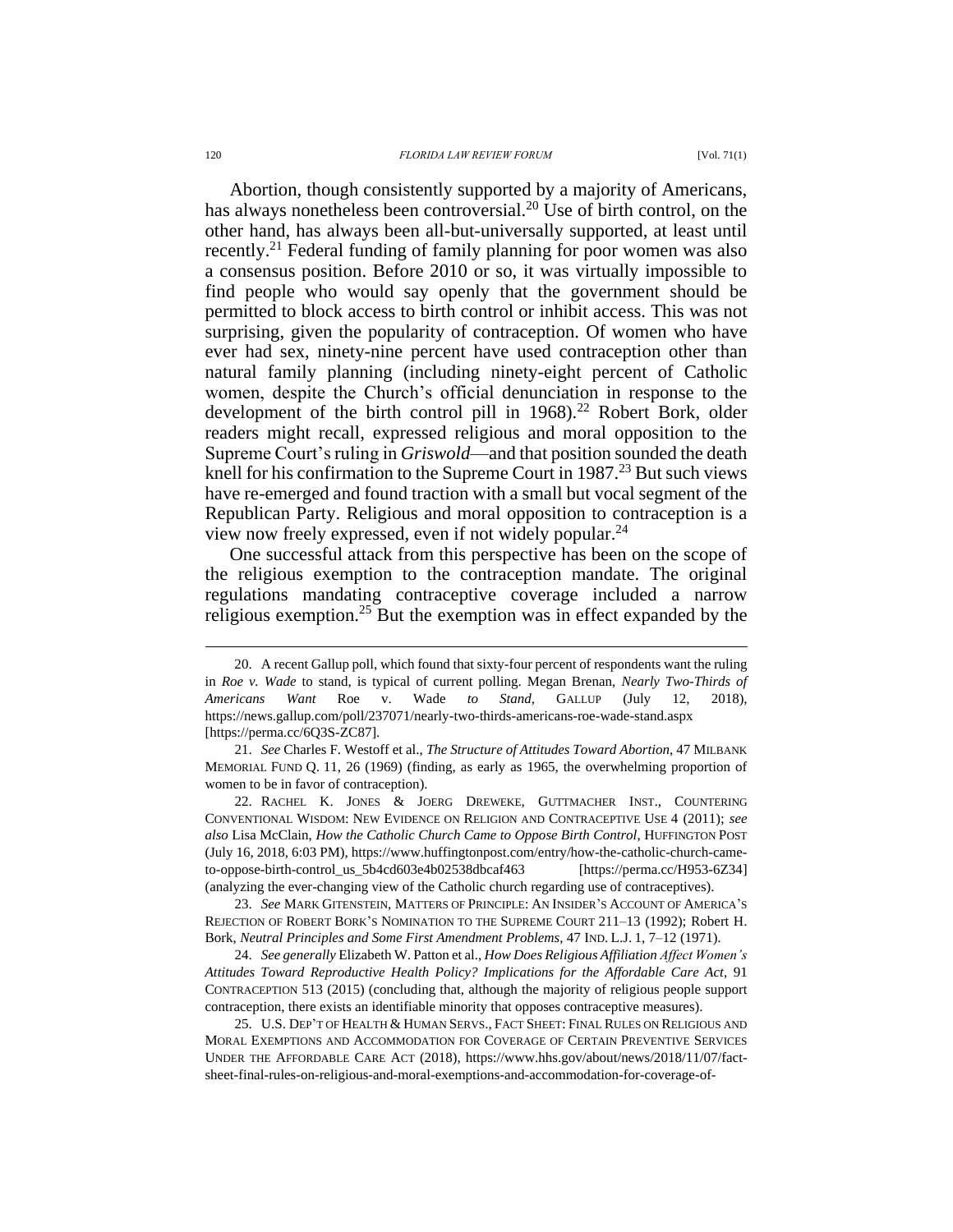Supreme Court's 2014 ruling in *Burwell v. Hobby Lobby Stores, Inc.*, 26 in which it held that closely held corporations that are not religious in nature can *have* religious beliefs and, on the basis of those beliefs, demand an exemption.<sup>27</sup> Then, after Donald Trump became President, greater incursions on contraceptive access took hold. The Trump administration has engaged in a systematic effort to dismantle the Affordable Care Act entirely, but it has targeted the contraceptive mandate with special force. The administration went far beyond *Hobby Lobby*, rolling back the mandate further to permit any employer to be exempted based on either "sincerely held religious beliefs" or "moral convictions."<sup>28</sup> The rollback is premised on a view that is wholly unsupported by science—that contraceptive access promotes risky sexual behavior among teens and adults.<sup>29</sup> All evidence is to the contrary, including the results of a program in Colorado that has provided longacting contraceptives, such as IUDs completely free to teenagers and lowincome women.<sup>30</sup> The teen birth rate fell forty percent in four years, and the rate of abortion fell at a similar rate. $31$  But rather than implement evidence-based rules and programs, the federal government is following in the footsteps of conservative states that have leaned on ideology rather than science to regulate women's sexual and reproductive health. Texas, by way of example, has doubled down on this approach. Beginning in 2011, Texas has significantly curtailed its family planning funding, which has contributed to a steep rise in its maternal mortality rate, a slower decline in the teen pregnancy rate than in the rest of the country, the highest teen repeat birth rate in the country, and one of the highest rates of sexually transmitted infections for teens.<sup>32</sup>

 $\overline{a}$ 

29. *See* Abigail Abrams, *No, Birth Control Doesn't Make You Have Riskier Sex, Researchers Say*, TIME (Oct. 12, 2017), http://time.com/4975951/donald-trump-birth-controlmandate-sexual-behavior/ [https://perma.cc/N783-JM9G].

30. CO. DEP'T OF PUB. HEALTH & ENV'T, TAKING THE UNINTENDED OUT OF PREGNANCY: COLORADO'S SUCCESS WITH LONG-ACTING REVERSIBLE CONTRACEPTION 41 (2017).

31. *See* Sabrina Tavernise, *Colorado Finds Startling Success in Effort to Curb Teenage Births*, N.Y. TIMES, July 7, 2015, at A1.

certain-preventive-services-under-affordable-care-act.html [https://perma.cc/T75J-YRTW]. 26. 134 S.Ct. 2751 (2014).

<sup>27.</sup> *Id.* at 2782–83.

<sup>28.</sup> *See* Religious Exemptions and Accommodations for Coverage of Certain Preventive Services Under the Affordable Care Act, 82 Fed. Reg. 47,792, 47,806 (Oct. 13, 2017); Moral Exemptions and Accommodations for Coverage of Certain Preventive Services Under the Affordable Care Act, 82 Fed. Reg. 47,838, 47,838 (Oct. 13, 2017). On the day these rules were supposed to take effect, a federal district court judge issued a nationwide preliminary injunction preventing enforcement of these exemptions. Pennsylvania v. Trump, No. 17-4540 (E.D. Pa. Jan. 14, 2019).

<sup>32.</sup> *See, e.g.*, Kinsey Hasstedt, *The State of Sexual and Reproductive Health and Rights in the State of Texas: A Cautionary Tale*, 17 GUTTMACHER POL'Y REV. 14, 16 (2014); Marissa Evans & Chris Essig, *Dangerous Deliveries: Is Texas Doing Enough to Stop Moms From Dying?*, TEX.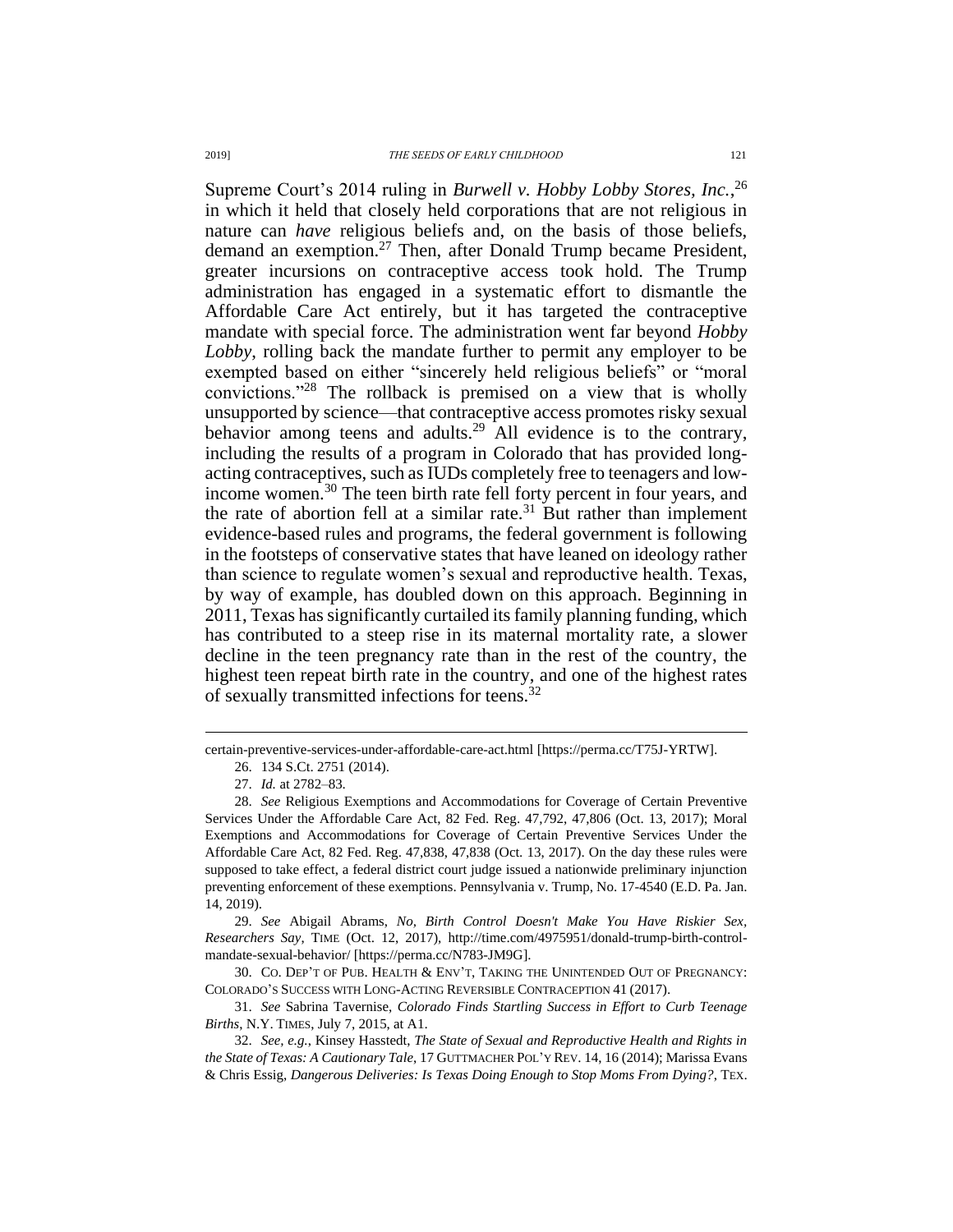#### 122 *FLORIDA LAW REVIEW FORUM* [Vol. 71(1)

Where a scientist or public health expert would see a cautionary tale, the Trump Administration sees a blueprint. Since taking office in January 2017, President Trump has spearheaded or implemented a dizzying array of rules and orders that adversely affect women's reproductive health care. He has appointed two Supreme Court Justices—Neil Gorsuch and Brett Kavanaugh—both of whom were pre-approved by the Heritage Foundation for their commitments to overturning reproductive rights and both of whom he believes will vote to overturn *Roe v. Wade*. <sup>33</sup> In his very first days in office, Trump reinstated the Mexico City Policy, also known as the Global Gag Rule, which prohibits foreign non-governmental organizations from receiving U.S. aid if they perform abortions, even if funded with non-US money, or provide any information about abortion to patients or clients.<sup>34</sup> Although Republican presidents typically reinstate

33. 410 U.S. 113 (1973); *see* Mark Berman, *Trump Promised Judges Who Would Overturn*  Roe v. Wade, WASH. POST (Mar. 21, 2017, 10:02 AM), https://www.washingtonpost.com/politics/2017/live-updates/trump-white-house/neil-gorsuchconfirmation-hearings-updates-and-analysis-on-the-supreme-court-nominee/trump-promisedjudges-who-would-overturn-roe-v-wade/?utm\_term=.7678ae20acfe [https://perma.cc/58CU-ZTDY]. Justice Gorsuch wrote a concurring opinion in the lower court opinion in *Hobby Lobby*, in which he argued for a position that would have permitted even greater incursions into the contraceptive mandate than ultimately permitted by the Supreme Court. *See* Hobby Lobby Stores, Inc. v. Sebelius, 723 F.3d 1114, 1159 (10th Cir. 2013) (Gorsuch, J., concurring). Justice Kavanaugh issued a decision that would have permitted the federal government to obstruct a detained immigrant minor's access to abortion even after a Texas court had granted her permission to proceed. He was reversed by the D.C. Circuit en banc. Garza v. Hargan, 874 F.3d 735, 736 (D.C. Cir. 2017) (en banc); *see also* Dahlia Lithwick & Jed Shugerman, *Kavanaugh Already Has One of the Clearest Records Against* Roe *of Any Recent Supreme Court Nominee*, SLATE (July 18, 2018, 2:43 PM), https://slate.com/news-and-politics/2018/07/brett-kavanaugh-has-a-clearrecord-against-roe-v-wade.html [https://perma.cc/DAB8-D8PE] (outlining and discussing Justice Kavanaugh's prior decisions in cases that implicated *Roe v. Wade*). In *June Medical Services, L.L.C. v. Gee*, Justice Kavanaugh dissented from an order staying enforcement of a set of abortion restrictions in Louisiana pending review on the merits and, in an unusual move, wrote a dissenting opinion. No. 18A774, 2019 WL 488298, at \*1 (Feb. 7, 2019) (Kavanaugh, J., dissenting). Even though the restrictions are virtually identical to those struck down by the Supreme Court in 2016 in *Whole Woman's Health v. Hellerstadt*, 136 S.Ct. 2292 (2016), Justice Kavanaugh would have permitted the restrictions to take effect pending review, despite significant evidence in the record that the restrictions would cause all but one doctor in the State of Louisiana to cease providing abortion care. This action was widely understood as Justice Kavanaugh's declaration of war on abortion rights. *See, e.g.*, Mark Joseph Stern, *Brett Kavanaugh Just Declared War on* Roe v. Wade, SLATE (Feb. 7, 2019, 11:15 PM), https://slate.com/news-and-politics/2019/02/brettkavanaugh-june-medical-services-louisiana-john-roberts.html [https://perma.cc/S6QA-UJ6Q].

34. *See* PRESIDENTIAL MEMORANDUM REGARDING THE MEXICO CITY POLICY (Jan. 23, 2017), [https://www.whitehouse.gov/presidential-actions/presidential-memorandum-regarding](https://www.whitehouse.gov/presidential-actions/presidential-memorandum-regarding-mexico-city-policy/)[mexico-city-policy/](https://www.whitehouse.gov/presidential-actions/presidential-memorandum-regarding-mexico-city-policy/) [https://perma.cc/Q224-BU9Z]. On the effect of this policy, and its departure

TRIB.(Jan. 16, 2018), https://apps.texastribune.org/dangerous-deliveries/ [https://perma.cc/6AJR-3BFZ]; *see also* Jennifer J. Frost et al., *Young Adults' Contraceptive Knowledge, Norms and Attitudes: Associations with Risk of Unintended Pregnancy*, 44 PERSP. SEXUAL & REPROD. HEALTH 107, 114–15 (2012) (discussing the effects of young people's ignorance of contraceptives).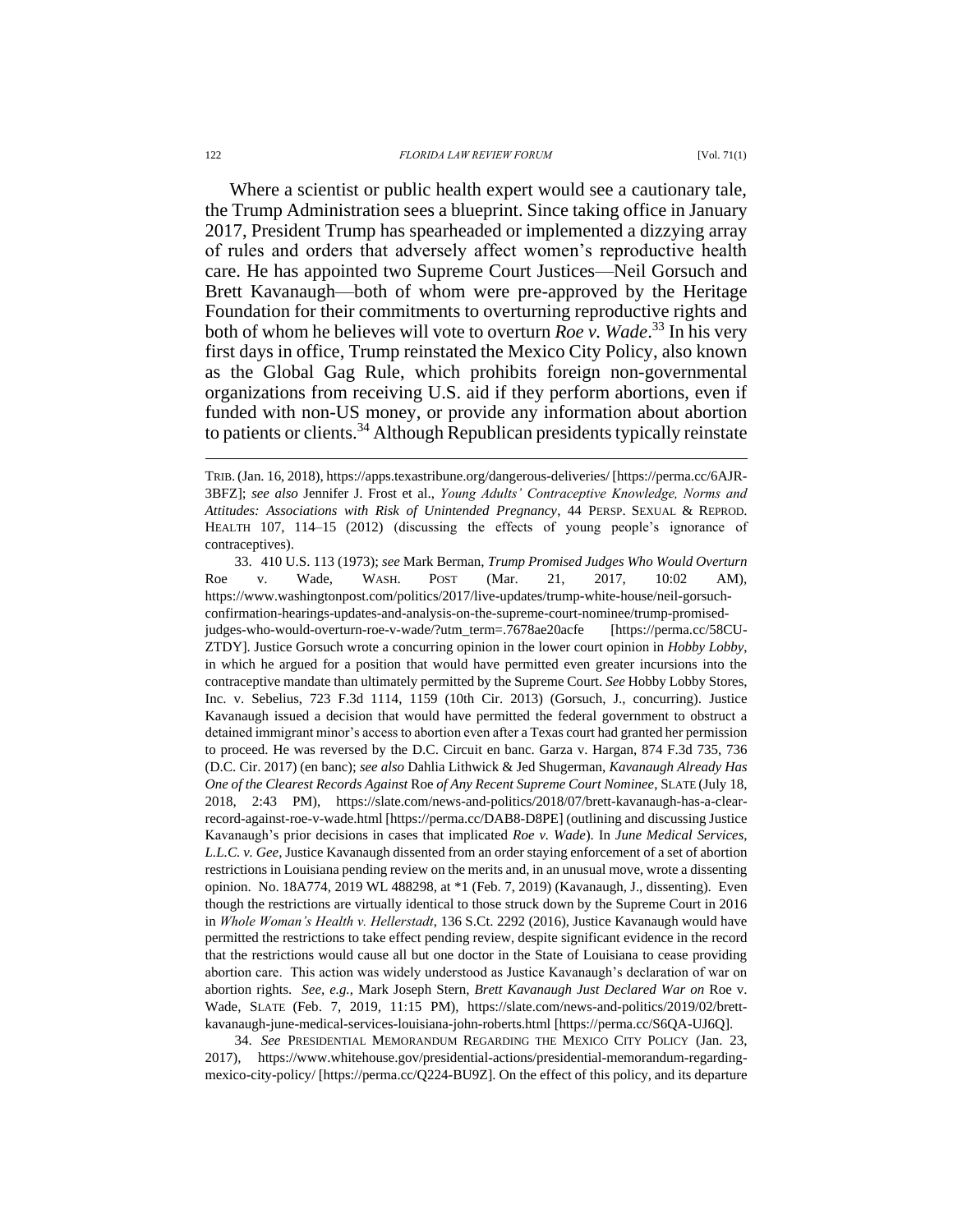this rule (and Democratic ones typically withdraw it),  $35$  the wording in this particular order is either carelessly or intentionally broader and increases the scope and impact of the rule to cover ten times as many funding dollars; moreover, it does not exempt organizations working to provide HIV/AIDS relief, which recent Republican presidents have done.<sup>36</sup> Because this rule has been withdrawn and reinstated several times, researchers have had the opportunity to study its effects. Research suggests that the gag rule seems to increase rather than reduce the number of abortions because the funding cuts cause family planning clinics to shut down.<sup>37</sup> Predictably, the reduction in access to contraception increases the rate of unintended pregnancy—and thus the rate of abortion. <sup>38</sup> Trump has taken the additional, unprecedented step of proposing a domestic gag rule that would apply to family planning clinics in the United States as well as abroad.<sup>39</sup>

The recent shifts in favor of "religious liberty" (or simply conservative ideology) over women's health are not costless, at least not for many women. As Justice Ginsburg noted in her dissent in *Hobby Lobby*, the direct connection between control over reproduction and women's ability "to participate equally in the economic and social life of the Nation" is undeniable. <sup>40</sup> This language came originally from the plurality's opinion

from past iterations of the same policy, see Joanna L. Grossman, *What Women Are Not Getting For Valentine's Day This Year: Access to Reproductive Health Care Under the Trump Administration*, JUSTIA'S VERDICT (Feb. 14, 2017), https://verdict.justia.com/2017/02/14/womennot-getting-valentines-day-year [https://perma.cc/HUE3-ZLYY].

<sup>35.</sup> *See* Barbara B. Crane & Jennifer Dusenberry, *Power and Politics in International Funding for Reproductive Health: The US Global Gag Rule*, 12 REPROD. HEALTH MATTERS 128, 129–30 (2004).

<sup>36.</sup> *E.g.*, Assistance for Voluntary Population Planning, 68 Fed. Reg. 52,323, 52,323 (Sept. 3, 2003).

<sup>37.</sup> *See* VANESSA RIOS, INT'L WOMEN'S HEALTH COAL., REALITY CHECK: YEAR ONE OF TRUMP'S GLOBAL GAG RULE 4 (2018).

<sup>38.</sup> Natalie Rowthorn, *The Costs of Trump's Global Gag Rule*, AM. PROSPECT (Aug. 8, 2018)[, http://prospect.org/article/costs-trump's-global-gag-rule](http://prospect.org/article/costs-trump) [https://perma.cc/XYE3-N8MD]; Casey Quackenbush, *The Impact of President Trump's 'Global Gag Rule' on Women's Health Is Becoming Clear*, TIME (Feb. 2, 2018, 8:14 PM), http://time.com/5115887/donald-trump-globalgag-rule-women/ [https://perma.cc/V6AK-8E8F].

<sup>39.</sup> Compliance with Statutory Program Integrity Requirements, 83 Fed. Reg. 25,502 (proposed June 1, 2018) (to be codified at 42 C.F.R. pt. 59); Kinsey Hasstedt, *Trump Administration Looks to Impose "Domestic Gag Rule," Continuing Its Assault on Reproductive Health and Rights*, GUTTMACHER INST. (June 20, 2018), https://www.guttmacher.org/article/2018/06/trump-administration-looks-impose-domestic-gagrule-continuing-its-assault [https://perma.cc/SQ2G-8S2J].

<sup>40.</sup> Burwell v. Hobby Lobby Stores, Inc., 134 S.Ct. 2751, 2787–88 (2014) (Ginsburg, J., dissenting) (quoting Planned Parenthood of Se. Pa. v. Casey, 505 U.S. 883, 856 (1992)). On the connection between reproductive rights and women's economic security, see INST. FOR WOMEN'S POLICY RESEARCH, THE STATUS OF WOMEN IN THE STATES: 2015 165–77 (2015).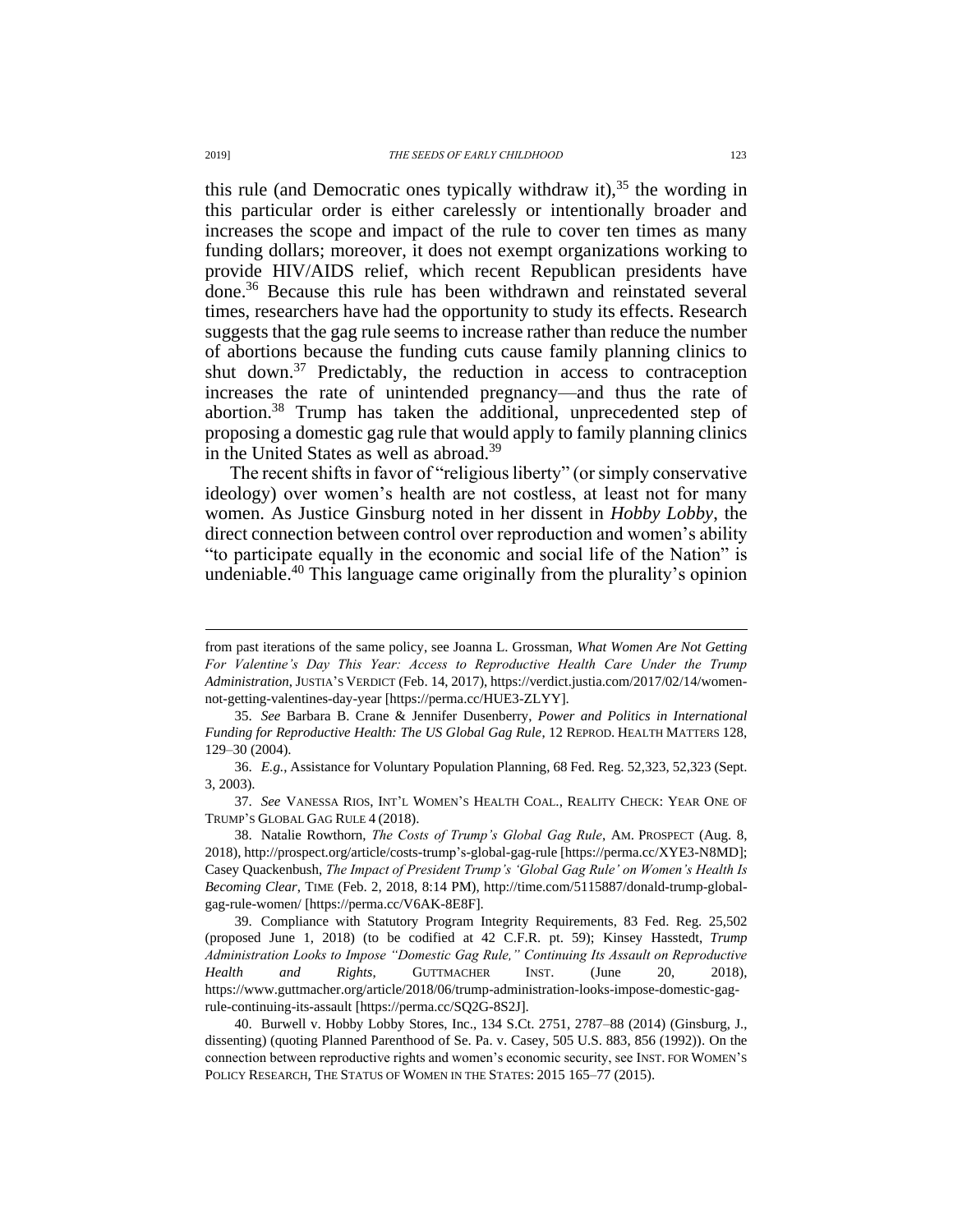in *Planned Parenthood v. Casey*, <sup>41</sup> a 1992 ruling in which the Court reformulated but reaffirmed the central holding of *Roe v. Wade*, preserving the essential right of women to terminate a pregnancy before a certain point. $42$ 

The economic security of all women is threatened when access to contraception is reduced, but women of low socioeconomic status are disproportionately burdened.<sup>43</sup> Currently, low-income women are overrepresented among those who do not wish to be become pregnant but are not using contraception.<sup>44</sup> A report by the Kaiser Family Foundation concluded, for example, that the proposed domestic gag rule would leave many women "with far fewer options to obtain affordable, comprehensive, and high quality family planning care," at the same time more women are becoming uninsured due to the weakening of coverage under the Affordable Care Act.<sup>45</sup> Millions of low-income women have relied on public programs and providers for everything from contraception to cancer screenings to STI treatment.<sup>46</sup> These programs are funded by a combination of sources, including Title X and Medicaid.<sup>47</sup> Cuts to either or both of those programs will have real and potentially devastating effects on poor women's access to care.

Federal efforts to curtail funding for family planning are mirrored at the state level, at least in some states. Texas, for example, significantly cut its family planning program in 2011, reducing the total pool of money significantly and restricting participation in the program.<sup>48</sup> As a result,

 $\overline{a}$ 

44. KAISER FAMILY FOUNDATION, WOMEN'S SEXUAL AND REPRODUCTIVE HEALTH SERVICES: KEY FINDINGS FROM THE 2017 KAISER WOMEN'S HEALTH SURVEY 13 (2018), https://www.kff.org/womens-health-policy/issue-brief/womens-sexual-and-reproductive-healthservices-key-findings-from-the-2017-kaiser-womens-health-survey/ [https://perma.cc/5GM8- XH8G] (concluding, also, that Trump Administration policies would "disproportionately limit access [to reproductive health care] to low-income and minority women").

45. LAURIE SOBEL ET AL., KAISER FAMILY FOUNDATION, PROPOSED CHANGES TO TITLE X: IMPLICATIONS FOR WOMEN AND FAMILY PLANNING PROVIDERS 9 (2018), https://www.kff.org/womens-health-policy/issue-brief/proposed-changes-to-title-x-implicationsfor-women-and-family-planning-providers/ [https://perma.cc/KHR3-HJ9B].

46. USHA RANJI ET AL., KAISER FAMILY FOUNDATION, FINANCING FAMILY PLANNING SERVICES FOR LOW-INCOME WOMEN: THE ROLE OF PUBLIC PROGRAMS 2 (2017), https://www.kff.org/womens-health-policy/issue-brief/financing-family-planning-services-forlow-income-women-the-role-of-public-programs/ [https://perma.cc/4YQ9-NKNN].

47. *Id.*

48. Kari White et al., *The Impact of Reproductive Health Legislation on Family Planning Clinic Services in Texas*, 105 AM. J. PUB. HEALTH 851, 851 (2015).

<sup>41.</sup> 505 U.S. 833 (1992).

<sup>42.</sup> *Id.* at 856 (1992).

<sup>43.</sup> Research also demonstrates that access to abortion plays an important role in women's independence and autonomy. *See, e.g.*, Caitlin Knowles Myers, *The Power of Abortion Policy: Reexamining the Effects of Young Women's Access to Reproductive Control*, 125 J. POL. ECON. 2178, 2222 (2017).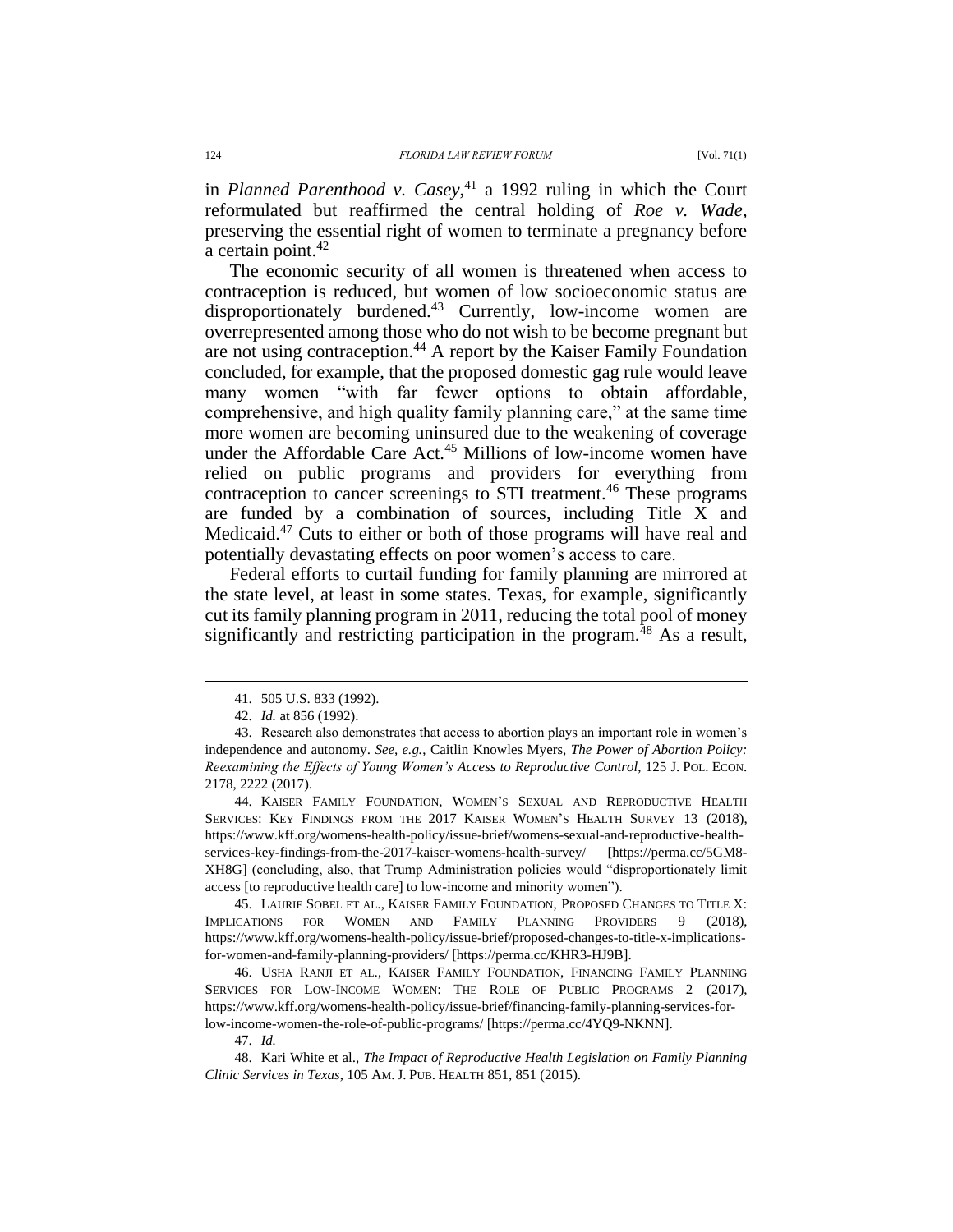one-quarter of family planning clinics in the state closed.<sup>49</sup> Within just a few years, less than half as many women were receiving services from state-funded providers, and many providers reduced the range of services available.<sup>50</sup> Among the changes implemented in 2011 was a ban on Planned Parenthood affiliates' receiving any state funds.<sup>51</sup> This change "was associated with adverse changes in the provision of contraception," including a reduction in the number of women continuing to use injectable contraceptives and an increase in the number of births covered by Medicaid.<sup>52</sup> In other words, this study concluded, the ban reduced access to one of the most effective types of contraception and likely increased the number of unplanned births. Another study found that the exclusion of Planned Parenthood caused twenty percent of patients to miss a dose of injectable contraception due to the difficulty of finding a provider, with the burdens falling most heavily on women in rural areas of the state.<sup>53</sup> Poor women are the losers in this battle.

### II. RESTRICTIONS ON ABORTION

Across the country, taxpayers are paying to defend a seemingly neverending barrage of new abortion restrictions, passed by conservative legislatures as part of the current anti-abortion strategy. This strategy, which gained momentum in the 1990s, was to impose burdens on abortion providers that would make it difficult, if not impossible, to remain in operation. So-called TRAP laws—targeted regulation of abortion providers—were designed as an end-run to circumvent the protections of *Roe* and *Casey*. <sup>54</sup> Over one thousand abortion restrictions have been passed by states since *Roe*, one third in just the past seven years.<sup>55</sup> These laws take a variety of forms, but together they make it more difficult for doctors to provide abortions and more challenging for

<sup>49.</sup> *Id.*

<sup>50.</sup> *Id.* at 857.

<sup>51.</sup> Amanda J. Stevenson et al., *Effect of Removal of Planned Parenthood from the Texas Women's Health Program*, 374 NEW ENG. J. MED. 853, 853 (2016).

<sup>52.</sup> *Id.*; Molly Redden, *Healthcare Without Planned Parenthood: Wisconsin and Texas Point to Dark Future*, GUARDIAN (Jan. 17, 2017, 6:30 AM), https://www.theguardian.com/usnews/2017/jan/17/planned-parenthood-congress-wisconsin-texas [https://perma.cc/9HWU-JUSU].

<sup>53.</sup> *See* C. Junda Woo et al., *Women's Experiences After Planned Parenthood's Exclusion From a Family Planning Program in Texas*, 93 CONTRACEPTION 298, 298 (2016).

<sup>54.</sup> GUTTMACHER INST., TARGETED REGULATION OF ABORTION PROVIDERS (TRAP) LAWS (2018), https://www.guttmacher.org/evidence-you-can-use/targeted-regulation-abortionproviders-trap-laws [https://perma.cc/QGR6-LDZL].

<sup>55.</sup> GUTTMACHER INST., TRENDS IN STATE ABORTION RESTRICTIONS, 2017 (2017), https://www.guttmacher.org/infographic/2018/trends-state-abortion-restrictions-2017 [https://perma.cc/9SBW-Q5MP].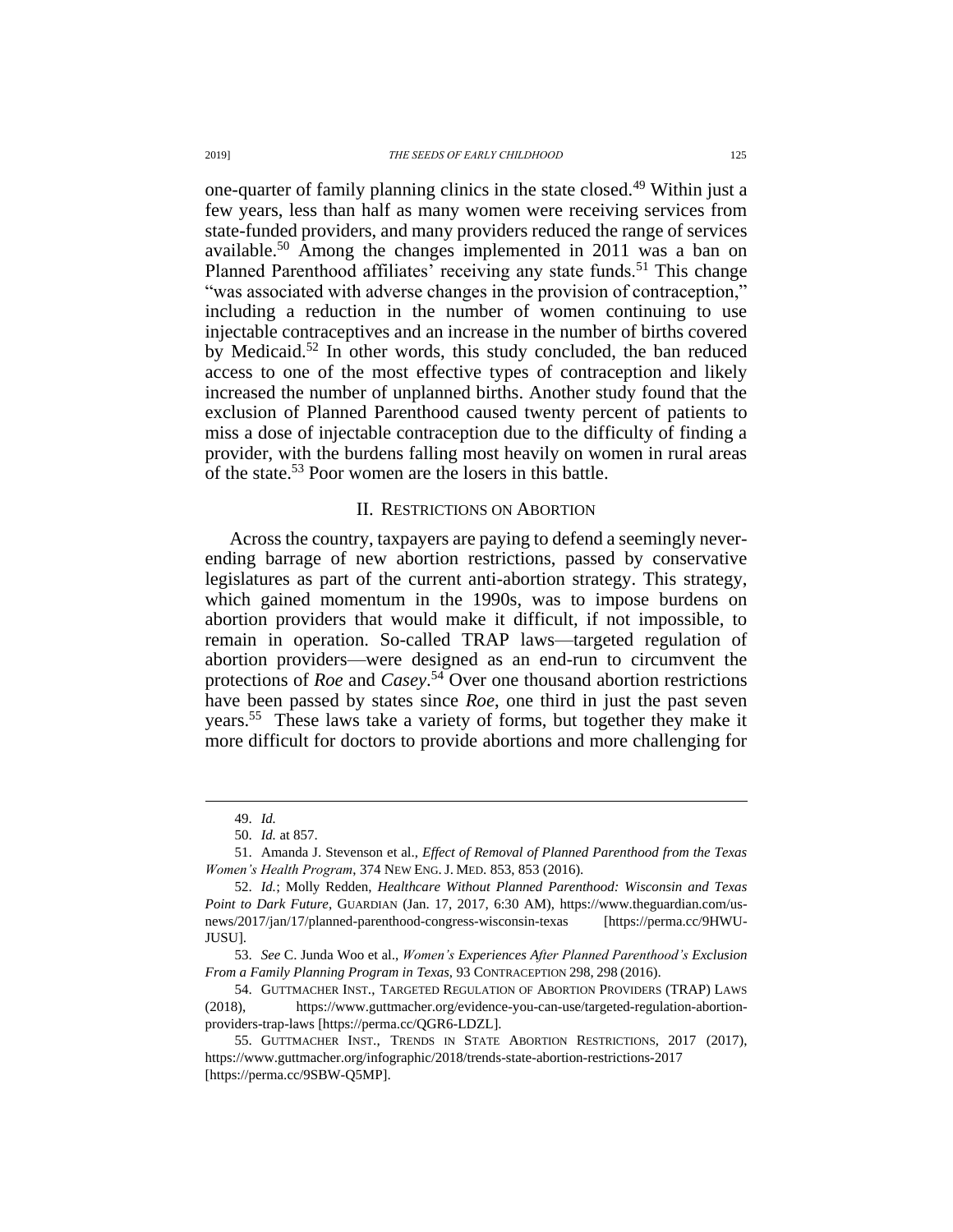women to obtain them.<sup>56</sup> These laws imposed waiting periods, ultrasound requirements, and requirements for clinic architecture––they also banned particular abortions based on timing or method and prohibited coverage of abortion care by private insurance policies.<sup>57</sup>

This anti-abortion strategy was highly successful. Abortion clinics had to close in huge numbers because the restrictions made their operations legally or financially impossible. It left a handful of states with only a single operating clinic.<sup>58</sup> The Supreme Court drove a nail into this strategy in 2016 when it decided in *Whole Woman's Health v. Hellerstedt*<sup>59</sup> that two of Texas's TRAP laws were unconstitutional because they imposed too significant a burden on women's access to abortion without any sufficient medical benefits to justify the incursion.<sup>60</sup> While this decision throws the constitutionality of many other state restrictions into question, it does nothing to bring back the clinics that were forced to close in Texas or elsewhere because of these laws. Indeed, one of the undue burdens identified by the Court was women's impeded access to abortion because so many clinics were forced to close.<sup>61</sup> Moreover, the attacks on abortion access have resulted in reductions in access to other kinds of care, including family planning, prenatal, and primary care.<sup>62</sup> TRAP laws represent just one type of attack on abortion access, and significant others remain. In fact, abortion restrictions passed recently take more direct aim at *Roe*, banning abortion altogether in some cases or after such an early point in pregnancy that most women wouldn't even know in time to meet the deadline.<sup>63</sup> Legislators in some states are queuing up challenges to *Roe* in the hopes that the shift in composition on the Supreme Court might lead to a victory.<sup>64</sup> It should surprise no one that virtually all barriers to access are disproportionately adverse for

<sup>56.</sup> GUTTMACHER INST., STATES ENACT RECORD NUMBER OF ABORTION RESTRICTIONS IN 2011 (2012), [https://www.guttmacher.org/article/2012/01/states-enact-record-number-abortion](https://www.guttmacher.org/article/2012/01/states-enact-record-number-abortion-restrictions-2011)[restrictions-2011](https://www.guttmacher.org/article/2012/01/states-enact-record-number-abortion-restrictions-2011) [https://perma.cc/8GG7-7N67] (noting that ninety-two different restrictions were passed in just that one year).

<sup>57.</sup> *Id.*

<sup>58.</sup> *See* Catherine Pearson, *The List of States with Only One Abortion Provider Left is Growing*, HUFFINGTON POST (Jan. 27, 2017) https://www.huffingtonpost.com/entry/the-list-ofstates-with-only-one-abortion-provider-left-is-growing\_us\_588a43b7e4b0024605fe772d [https://perma.cc/NQ2Z-NWMM].

<sup>59.</sup> 136 S.Ct. 2292 (2016).

<sup>60.</sup> *Id.* at 2318.

<sup>61.</sup> *Id.* at 2317–18.

<sup>62.</sup> *See* Rachel Benson Gold & Kinsey Hasstedt, *Lessons from Texas: Widespread Consequences of Assaults on Abortion Access*, 106 AM. J. PUB. HEALTH 970, 970 (2016) (noting reductions in the "accessibility, availability and affordability" of abortion).

<sup>63.</sup> *See, e.g.,* Julie Bosman & Mitch Smith, *Iowa Passes Abortion Bill With* Roe v. Wade *in Sights*, N.Y. TIMES, May 3, 2018, at A11.

<sup>64.</sup> *Id.*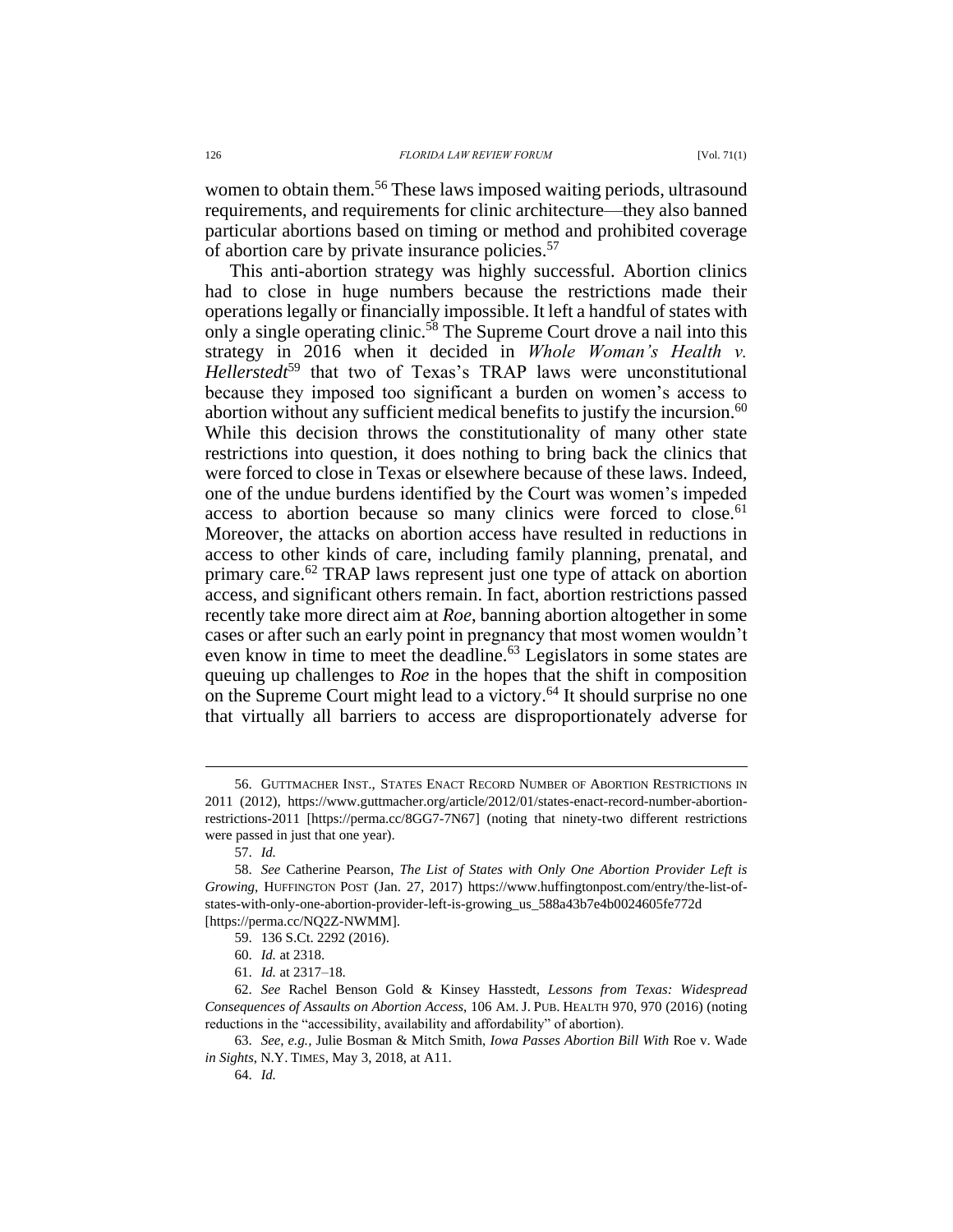lower-income women.<sup>65</sup>

## III. HEALTHY BABIES AND DEAD MOTHERS

<span id="page-10-0"></span>Even as maternal mortality rates fall across the globe, they are rising in the United States.<sup>66</sup> Defined as the death of a woman during childbirth or within one year of giving birth in the absence of another known cause, maternal mortality is measured as a ratio of maternal deaths per 100,000 live births.<sup>67</sup> The maternal mortality ratio (MMR) allows for comparisons across different populations.<sup>68</sup> Reducing the MMR has been a goal of governments, NGOs, and other organizations for many decades.<sup>69</sup> Overall, the MMR has declined significantly since 1990.<sup>70</sup> The Center for Disease Control (CDC) in the United States started tracking data nationally on maternal death in 1986 in order to compile better data on its causes.<sup>71</sup> Globally, public health advocates have worked hard to reduce the risk of maternal death. Their efforts have been successful, with a forty-four percent reduction in the global rate of maternal death from 1990 to 2015.<sup>72</sup> Regions with particularly high rates have seen even greater reductions.<sup>73</sup> Yet, the rate in the United States has steadily increased over the same period.<sup>74</sup>

<span id="page-10-1"></span>The Center for Disease Control using the Pregnancy Mortality Surveillance System, established in 1986, to track maternal death, found an increase from 7.2 maternal deaths per 100,000 live births in 1987 to 18 per 100,000 live births in 2014.<sup>75</sup> These numbers do not reflect a

67. WORLD HEALTH ORG., TRENDS IN MATERNAL MORTALITY 1990 TO 2015: ESTIMATES BY WHO, UNICEF, UNFRA, WORLD BANK GROUP, AND THE UN POPULATION DIVISION 34–36 (2015) [hereinafter TRENDS IN MATERNAL MORTALITY].

<sup>65.</sup> *See* Heather D. Boonstra, *Abortion in the Lives of Women Struggling Financially: Why Insurance Coverage Matters*, 19 GUTTMACHER POL. REV. 46, 46 (2016); Christine Dehlendorf & Tracy Weitz, Commentary, *Access to Abortion Services: A Neglected Health Disparity*, 22 J. HEALTH CARE FOR THE POOR AND UNDERSERVED 415, 416 (2011); STANLEY K. HENSHAW ET AL., GUTTMACHER INST., RESTRICTIONS ON MEDICAID FUNDING FOR ABORTIONS: A LITERATURE REVIEW 10 (2009).

<sup>66.</sup> Allison Schneider, *Maternal Deaths Are Rising in America. Best Mother's Day Gift, Reverse That Trend.*, USA TODAY (May 13, 2018, 9:51 AM), https://www.usatoday.com/story/opinion/2018/05/10/maternal-deaths-mothers-mortalitycolumn/595818002/ [https://perma.cc/9E5E-RNPV].

<sup>68.</sup> *Id.* at 1.

<sup>69.</sup> *Id.*

<sup>70.</sup> *See id*. at 20.

<sup>71.</sup> *See Pregnancy Mortality Surveillance System*, CTR. FOR DISEASE CONTROL, https://www.cdc.gov/reproductivehealth/maternalinfanthealth/pregnancy-mortality-surveillancesystem.htm [https://perma.cc/YRG4-CV9P] [hereinafter *Pregnancy Mortality Surveillance System*].

<sup>72.</sup> *See* TRENDS IN MATERNAL MORTALITY*, supra* note [67,](#page-10-0) at 20.

<sup>73.</sup> *Id.*

<sup>74.</sup> *Id.* at 76.

<sup>75.</sup> *See Pregnancy Mortality Surveillance System*, *supra* note [71.](#page-10-1)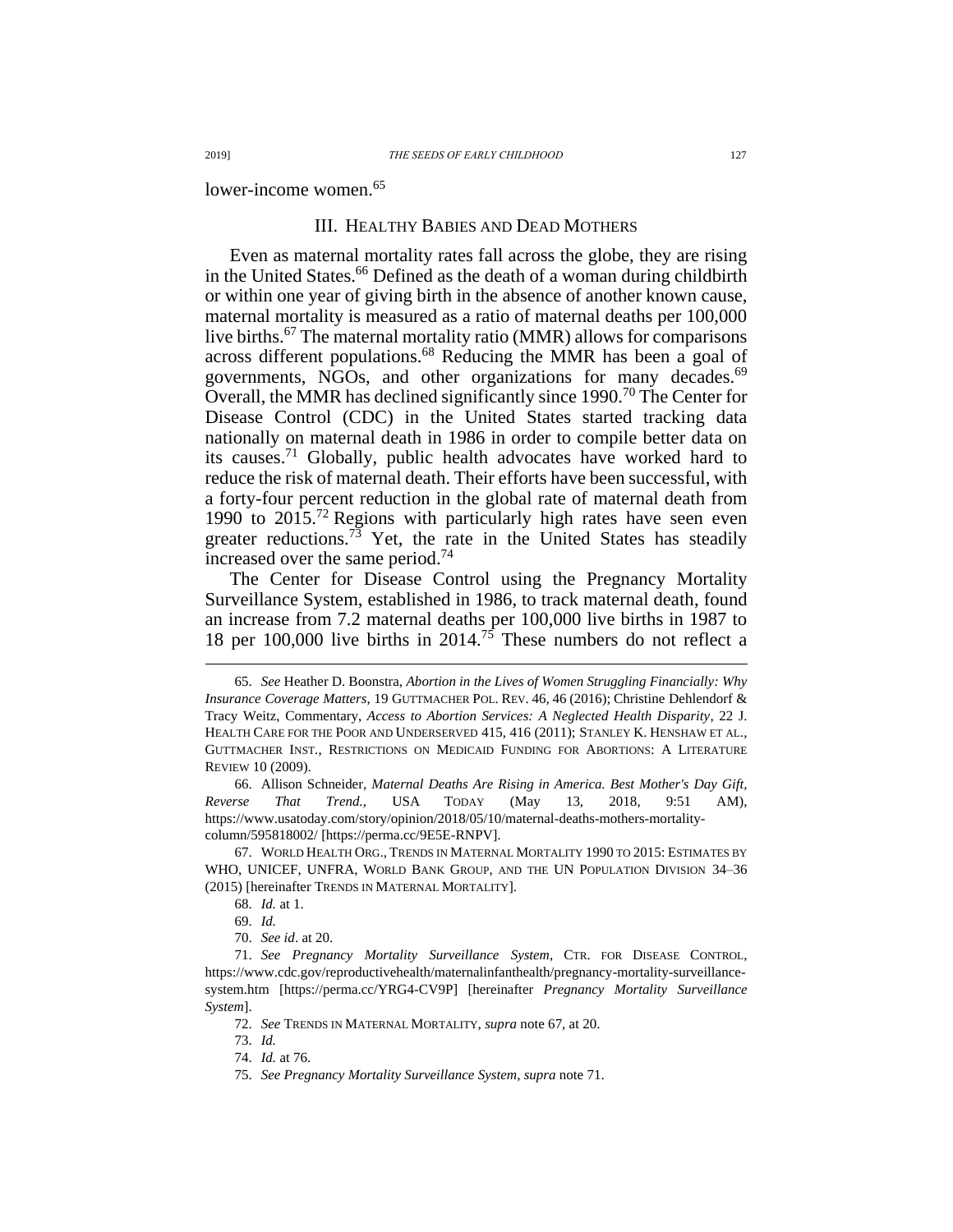uniform increase across the nation; some states have vastly higher rates than others.<sup>76</sup>

It's relatively complicated to understand the meaning of these numbers. It is possible that some of the reported increases can be attributed to increased reporting or differences in the way deaths are recorded or reported. But there is plenty of information to suggest that pregnancy and childbirth are simply getting more dangerous in the United States, particularly for more disadvantaged women.<sup>77</sup> Increasing rates of diabetes and high blood pressure, for example, aggravate pregnancy risk.<sup>78</sup>

A recent study found that among women who give birth each year, 50,000 are severely injured, and 700 die.<sup>79</sup> These are alarming numbers, which investigative reporters gathered by examining hospital records in three states.<sup>80</sup> Behind the numbers, the reporters found widespread failures in the medical management of childbirth that permitted preventable deaths to occur.<sup>81</sup> High blood pressure, for example, is a leading cause of maternal mortality, and experts deem sixty percent of such deaths preventable.<sup>82</sup> Yet, hospitals routinely fail to follow detailed instructions from the American College of Obstetricians and Gynecologists on how and when to treat the condition.<sup>83</sup> A similar story could be told about other conditions. A coalition of leading medical societies developed another program, which categorizes risk into "safety bundles," and provides tools and instructions for counteracting each one.<sup>84</sup> These tools and recommendations are evidence-based and userfriendly and, yet, not always used.

As with virtually every other aspect of sexual and reproductive health, harm is not evenly distributed across the population. Risk for pregnant women is disproportionately high for black women (40 maternal deaths for every 100,000 black women who gave birth, compared with only 12.4

 $\overline{a}$ 

[https://perma.cc/WU3S-9GKC].

<sup>76.</sup> *Id.*

<sup>77.</sup> *See e.g.,* Alison Young, *Deadly Deliveries: How Hospitals Know How to Protect Mothers. They Just Aren't Doing It.*, USA TODAY (July 27, 2018, 4:54 PM), https://www.usatoday.com/in-depth/news/investigations/deadly-deliveries/2018/07/26/maternalmortality-rates-preeclampsia-postpartum-hemorrhage-safety/546889002/

<sup>78.</sup> *Id.*

<sup>79.</sup> *Id.*

<sup>80.</sup> *Id.*

<sup>81.</sup> *Id.*

<sup>82.</sup> BUILDING U.S. CAPACITY TO REVIEW AND PREVENT MATERNAL DEATHS, REPORT FROM NINE MATERNAL MORTALITY REVIEW COMMITTEES 6 (2018).

<sup>83.</sup> *Id.* at 43.

<sup>84.</sup> *See Alliance for Innovation on Maternal Health Program*, COUNCIL ON PATIENT SAFETY IN WOMEN'S HEALTH CARE, https://safehealthcareforeverywoman.org/aim-program/ [https://perma.cc/AAC7-HVP8] (last visited Feb. 3, 2019).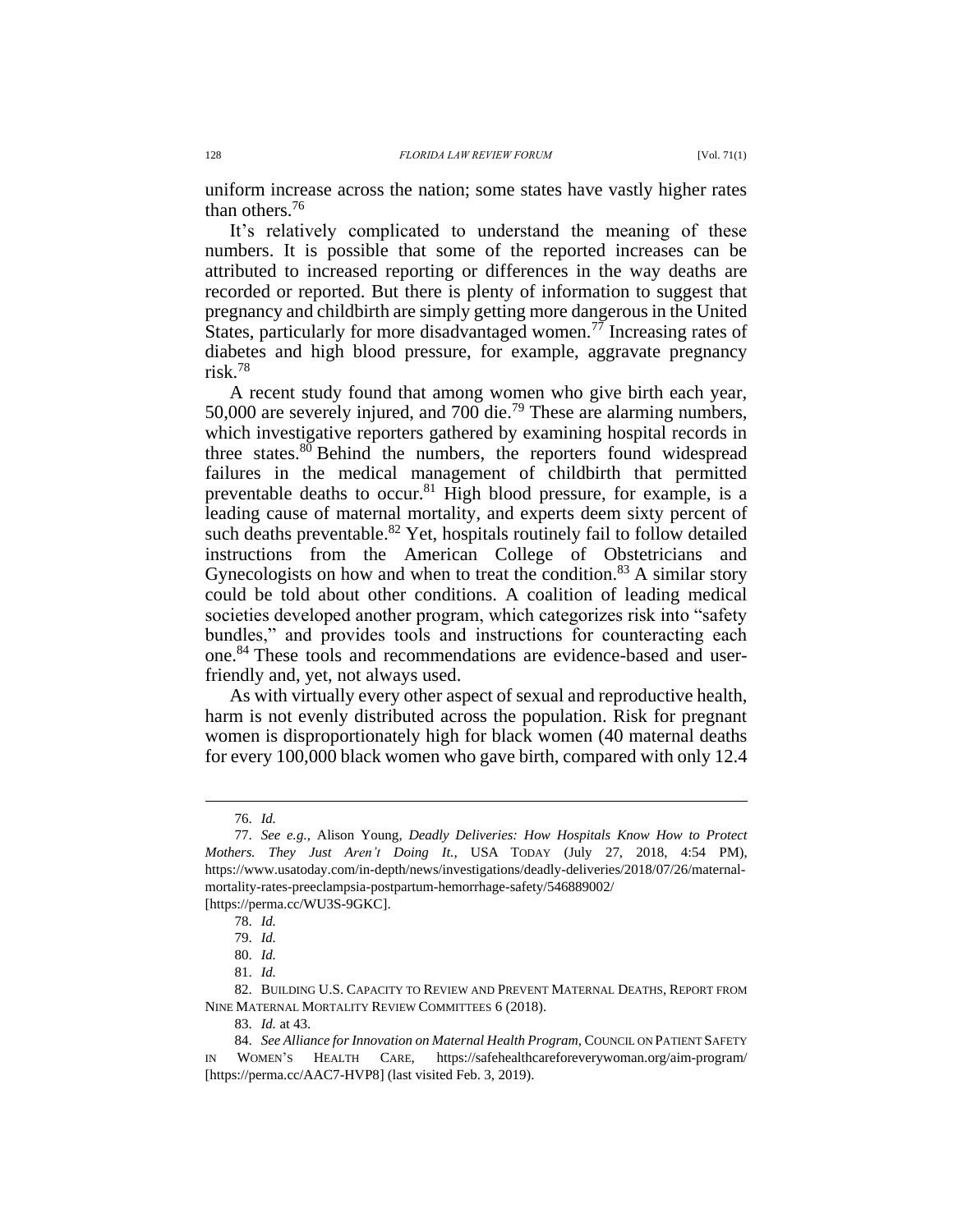white women during the years  $2011-2014$ .<sup>85</sup> Maternal death is also not distributed evenly across the country, with Louisiana (58.1), Georgia  $(48.4)$ , and Indiana  $(43.6)$  sporting the highest rates.<sup>86</sup>

In several states, commissions to study maternal mortality have been convened. The early results suggest that when lawmakers implement commission recommendations, the rate of maternal death falls because so many deaths are preventable. $87$  California, in this regard, is a good model. It cut the maternal mortality rate in half between 2003 and 2016 by focusing on specific, evidence-based reforms, such as making hemorrhage carts readily available in all hospitals.<sup>88</sup> Taking a different tack, Alabama reduced its maternal mortality rate by focusing on infant mortality; efforts to expand access to prenatal care indirectly improved maternal health at the same time as infant health.<sup>89</sup> Texas, meanwhile, has studied the problem extensively, but not instituted the reforms justified by the findings.

While maternal death is a catastrophic moment in reproductive cycle, it is part and parcel of a broken system. The medical profession plays an obvious role in maternal health and well-being, but so do lawmakers. As discussed in this essay, we as a society can choose to do right or do wrong by women and their babies. But we often choose to do wrong due to the confluence of politics, ideology, religion, and money. When lawmakers set policy based on ideology rather than science, mothers and their children suffer. When they are driven to seek short-term cost-savings over long term ones, we see the same effect. These decisions impose burdens on many women, but especially women of color and low-income women.

<sup>85.</sup> *See Pregnancy Mortality Surveillance System*, *supra* note [71.](#page-10-1) *See also* La'tasha D. Mayes, *Black Women Are Dying From a Lack of Access to Reproductive Health Services*, TIME (Jan. 19, 2018), http://time.com/5109797/black-women-dying-reproductive-health/ [https://perma.cc/7MBT-8GCA]; Nina Martin et al., *Nothing Protects Black Women From Dying in Pregnancy and Childbirth*, PROPUBLICA (Dec. 7, 2017, 8:00 AM), https://www.propublica.org/article/nothing-protects-black-women-from-dying-in-pregnancyand-childbirth [https://perma.cc/WX4B-H4DB].

<sup>86.</sup> *USA Today Investigation Ranks States with the Highest Maternal Death Rates*, CBS NEWS (July 26, 2018, 1:49 PM), https://www.cbsnews.com/news/best-and-worst-states-to-givebirth-usa-today-investigation/ [https://perma.cc/9R9S-U9E6].

<sup>87.</sup> *See generally* Marian F. MacDorman et al., *Recent Increases in the U.S. Maternal Mortality Rate: Disentangling Trends From Measurement Issues*, 128 OBSTETRICS & GYNECOLOGY 447, 453 (2016).

<sup>88.</sup> *See* Julia Belluz, *California Decided It Was Tired of Women Bleeding to Death in Childbirth*, VOX (Dec. 4, 2017, 11:23 AM), https://www.vox.com/science-andhealth/2017/6/29/15830970/women-health-care-maternal-mortality-rate [https://perma.cc/E34G-EG9F].

<sup>89.</sup> *See* ALABAMA DEP'T OF PUB. HEALTH, ALABAMA PERINATAL HEALTH ACT ANNUAL PROGRESS REPORT FOR FISCAL YEAR (FY) 2016 PLAN FOR FY 2017, at 1 (Feb. 2017).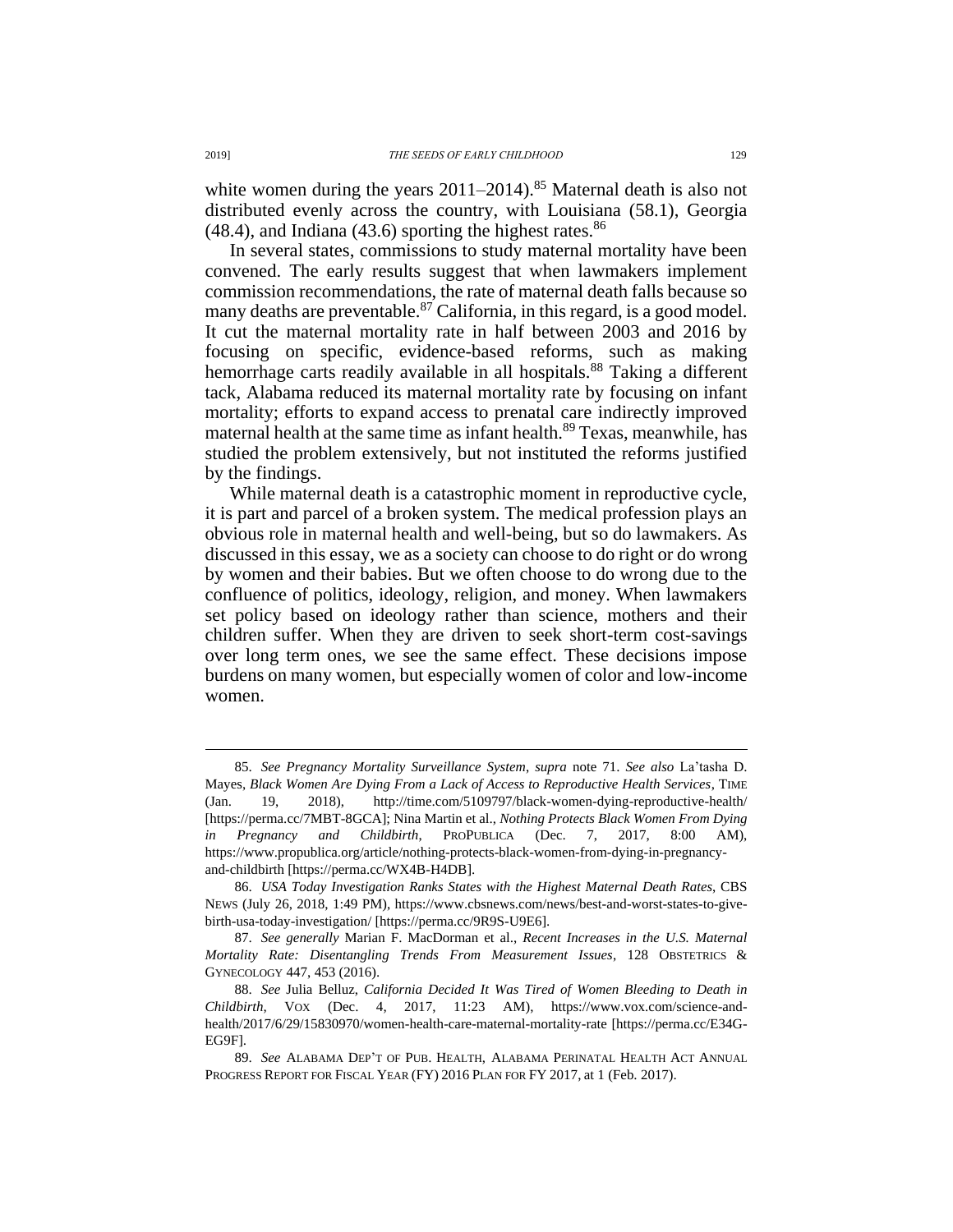### **CONCLUSION**

Our healthcare system does not dispense care or good outcomes equally. Quite the contrary.<sup>90</sup> As summarized in a recent brief of the U.S. Department of Health and Human Services, "[m]inority populations, in particular, continue to lag behind whites in a number of areas, including quality of care, access to care, timeliness, and outcomes."<sup>91</sup> Overall, the Affordable Care Act reduced gaps in healthcare access between rich and poor, white and non-white, and men and women.<sup>92</sup> Substantial inequalities remain, and attacks on the ACA threaten to return to the previously larger disparities. And these general disparities in access to healthcare are exacerbated by attacks on sexual and reproductive health care. There are racial disparities in every aspect of sexual and reproductive health care.<sup>93</sup> Women of color are "less likely to have access" reproductive health care, including medically appropriate contraceptives, annual gynecological exams, and prenatal care."<sup>94</sup> Black women have higher rates of unintended pregnancy, particularly for teenagers; these disparities would disappear with the removal of barriers to "cost, access, and knowledge."<sup>95</sup> Abstinence-only education, proven not to work yet clung to by many states, disproportionately harms nonwhite teenagers.<sup>96</sup>

Let's return to the image of those side-by-side newborn babies in the hospital. Perhaps they look indistinguishable, but the paths that led to that nursery might have been very different—and ensure that the days, weeks, and years after that nursery stay are different as well. That one might have a dead mother is just one of many inequalities that may distinguish one

93. NAT'L ASS'N SOCIAL WORKERS, HEALTH DISPARITIES PRACTICE UPDATE: REPRODUCTIVE HEALTH DISPARITIES FOR WOMEN OF COLOR 1 (2004).

94. *See id.*; CENTER FOR REPRODUCTIVE RIGHTS, REPRODUCTIVE INJUSTICE: RACIAL AND GENDER DISCRIMINATION IN U.S. HEALTH CARE 6 (2014).

95. Melody Goodman et al., *Reducing Health Disparities by Removing Cost, Access, and Knowledge Barriers*, 216 AM. J. OBSTETRICS & GYNECOLOGY 382.e1, 382.e1 (2017).

96. *See* Risha K. Foulkes*, Abstinence-Only Education and Minority Teenagers: The Importance of Race in a Question of Constitutionality*, 10 BERKELEY J. AFRICAN-AMERICAN L. & POL'Y 3, 51 (2008); Sarah Smith Kuehnel, Note, *Abstinence-Only Education Fails African American Youth*, 86 WASH. U. L. REV. 1241, 1271 (2009); Kathrin F. Stanger-Hall & David W. Hall, *Abstinence-Only Education and Teen Pregnancy Rates: Why We Need Comprehensive Sex Education in the U.S.*, 6 PLOS ONE 1, 10 (2011).

<sup>90.</sup> *See* Samuel L. Dickman et al., *Inequality and the Health-Care System in the USA*, 389 LANCET 1431, 1431 (2017).

<sup>91.</sup> AGENCY FOR HEALTHCARE RESEARCH AND QUALITY, MINORITY HEALTH: RECENT FINDINGS 1 (Feb. 2013).

<sup>92.</sup> *See, e.g.*, Adam Gaffney & Danny McCormick, *The Affordable Care Act: Implications for Health-Care Equity*, 389 LANCET 1442, 1442 (2017); CYNTHIA HESS ET AL., THE STATUS OF WOMEN IN THE STATES: 2015, at 215 (2015) (finding that the ACA "has changed the landscape of health care for women, providing more women access to preventive care and other services, yet some women continue to face barriers to obtaining the services they need").